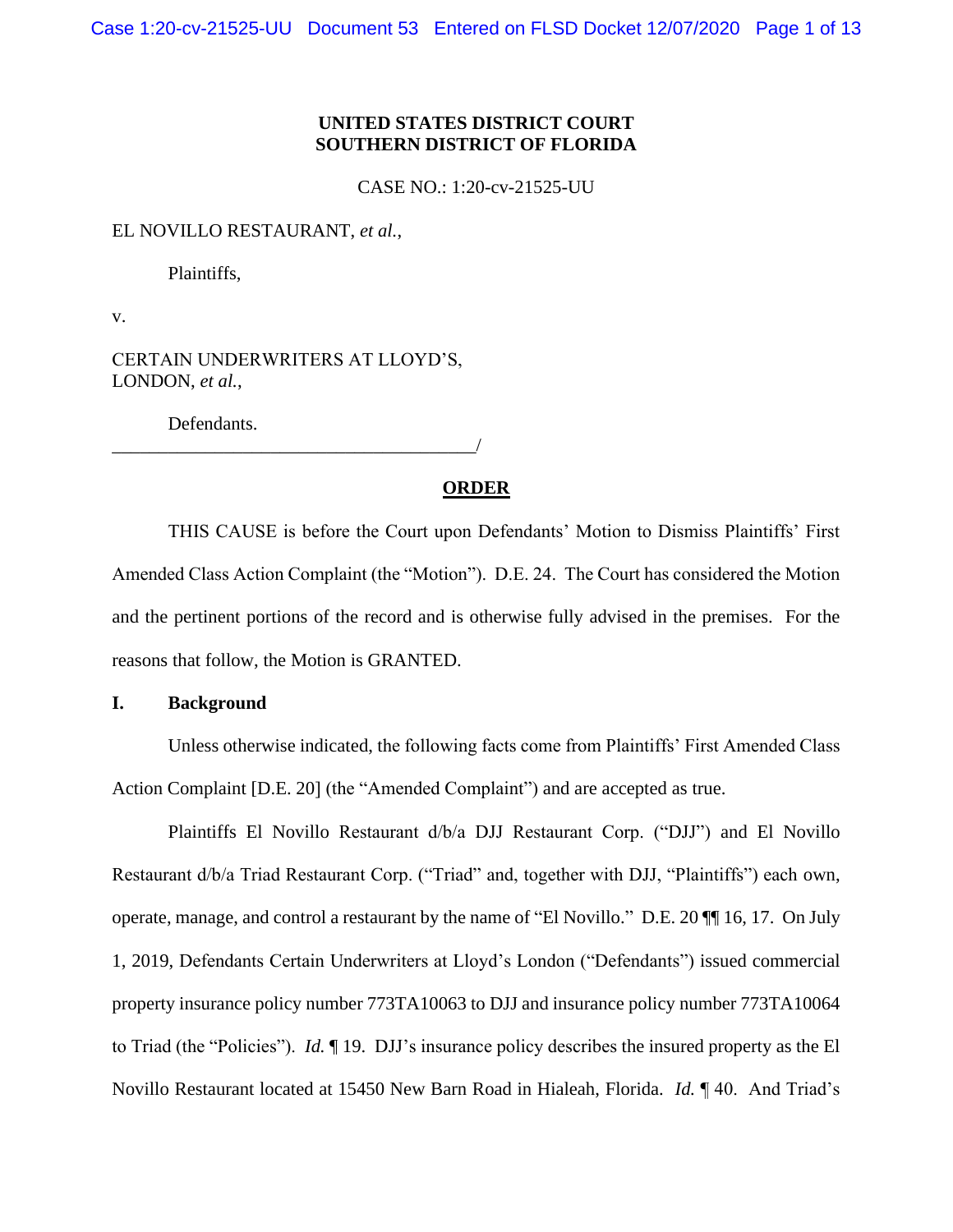policy identifies the El Novillo Restaurant located at 6830 Bird Road in Miami, Florida as the insured property. *Id.*

Plaintiffs allege that the Policies are "all-risk" commercial property insurance policies, "which cover loss or damage to the covered premises resulting from all risks other than those expressly excluded." *Id.* 1 30. The Policies include "business interruption coverage," which "promises to indemnify the insured for lost income and certain expenses in the event of a business interruption." *Id.* More specifically, each Policy includes a "Business Income (and Extra Expense) Coverage Form," which provides coverage for "Business Income" and "Extra Expense," as well as additional coverage for actions taken by a "Civil Authority." *Id*. ¶¶ 32, 38, 39.

Plaintiffs allege that as a direct result of the global COVID-19 pandemic and certain governmental orders that restricted restaurant operations ostensibly designed to reduce the number of COVID-19 cases, "Plaintiffs could not use their properties as intended." *Id.* ¶ 48. Plaintiffs specifically identify Emergency Order 02-20, issued on March 16, 2020 by Miami-Dade County Mayor Carlos Gimenez, which "restrict[ed] operating times for all restaurants within Miami-Dade County to 6 a.m. to 11 p.m. other than for delivery." *Id.* ¶ 45. Plaintiffs also identify Emergency Order 03-20, issued by Mayor Gimenez on March 17, 2020, which had the effect of "closing all restaurants in Miami-Dade County other than for delivery or takeout." *Id.* ¶ 46. Plaintiffs allege that they have "suffered both direct physical losses and damage to the properties in the form of diminished value, lost business income, a reduction in right of full ownership, and forced physical alterations during a period of restoration." *Id.* ¶ 48.

Plaintiffs assert that Defendants "are denying claims for business income losses and other covered expenses resulting from the measures put in place by the civil authorities to stop the spread of COVID-19." *Id.* ¶ 7. According to Plaintiffs, "Defendants have no intention of providing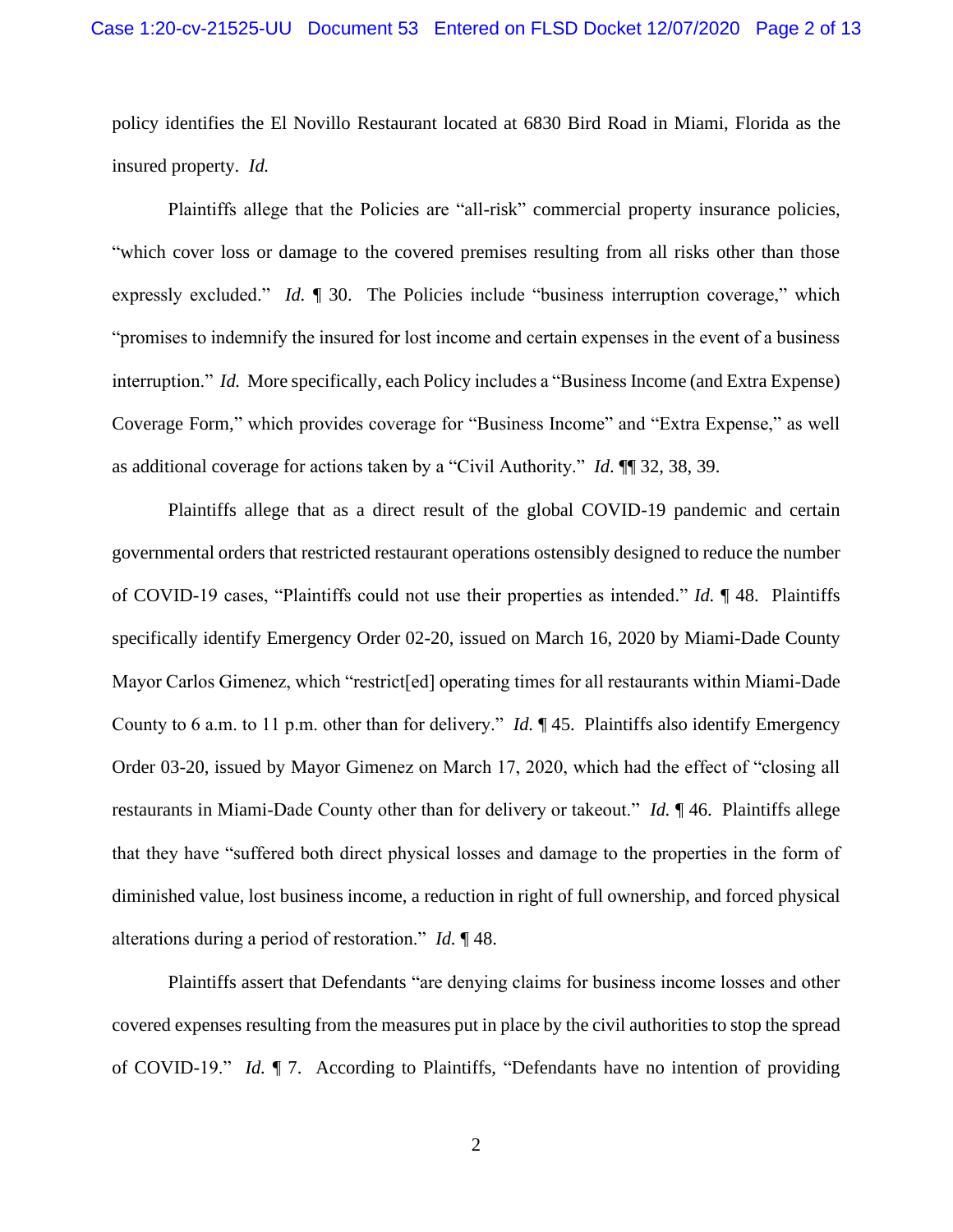coverage" for Plaintiffs' purported business income losses stemming from the COVID-19 pandemic. *Id.* ¶ 50. And Defendants purportedly "have taken the position in this litigation that Plaintiffs' losses are not covered." *Id.*

Plaintiffs filed the Amended Complaint on July 6, 2020, asserting two causes of action of Defendants: Declaratory Judgment (Count I) and Anticipatory Breach of Contract (Count II). Defendants filed the Motion on July 16, 2020, seeking dismissal of the Amended Complaint for failure to state a claim pursuant to Federal Rule of Civil Procedure 12(b)(6). The Motion is fully briefed and ripe for adjudication.

#### **II. Legal Standard**

To state a claim, Federal Rule of Civil Procedure 8(a)(2) requires only "a short and plain statement of the claim showing that the pleader is entitled to relief." While the Court must consider the allegations contained in the plaintiff's complaint as true, this rule "is inapplicable to legal conclusions." *Ashcroft v. Iqbal*, 556 U.S. 662, 678 (2009). In addition, the complaint's allegations must include "more than an unadorned, the-defendant-unlawfully-harmed-me accusation." *Id.* (citing *Bell Atlantic Corp. v. Twombly*, 550 U.S. 544, 555 (2007)). Thus, "[t]hreadbare recitals of the elements of a cause of action, supported by mere conclusory statements, do not suffice." *Id.*  (citing *Twombly*, 550 U.S. at 555).

In practice, to survive a motion to dismiss, "a complaint must contain sufficient factual matter, accepted as true, to 'state a claim of relief that is plausible on its face.'" *Id.* (quoting *Twombly*, 550 U.S. at 570). A claim has facial plausibility when the plaintiff pleads factual content that allows the court to draw the reasonable inference that the defendant is liable for the misconduct alleged. *Id.* The plausibility standard requires more than a sheer possibility that a defendant has acted unlawfully. *Id.* Where a complaint pleads facts that are merely consistent with a defendant's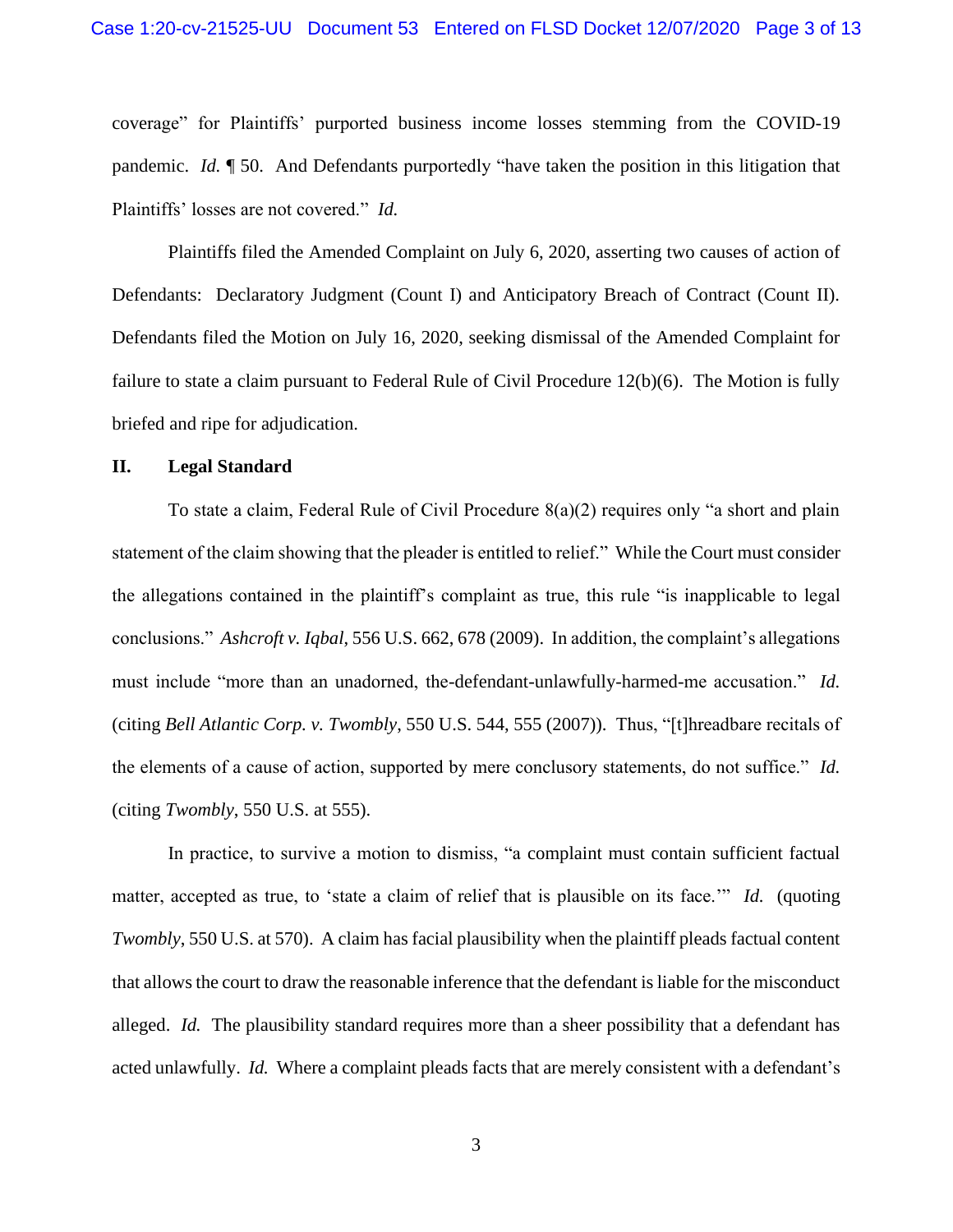liability, it stops short of the line between possibility and plausibility of entitlement to relief. *Id.* Determining whether a complaint states a plausible claim for relief is a context-specific undertaking that requires the court to draw upon its judicial experience and common sense. *Id.* at 679. A court may dismiss a case with prejudice if the allegations of a complaint, even when taken as true, afford no basis for relief or when amendment would be futile. *E.g.*, *Burger King Corp. v. Weaver*, 169 F.3d 1310, 1320 (11th Cir. 1999)); *Chiron Recovery Ctr., LLC v. United Health Servs., Inc.*, 438 F. Supp. 3d 1346, 1356 (S.D. Fla. 2020).

#### **III. Analysis**

Florida law places the initial burden on an insured seeking to recover under an all-risk policy of proving that a loss occurred. *See S.O. Beach Corp. v. Great Am. Ins. Co. of New York*, 305 F. Supp. 3d 1359, 1364 (S.D. Fla. 2018), *aff'd*, 791 F. App'x 106 (11th Cir. 2019). At this stage of the litigation, therefore, Plaintiffs must sufficiently allege that their purported losses are covered under the Policies. *See Timber Pines Plaza, LLC v. Kinsale Ins. Co.*, 192 F. Supp. 3d 1287, 1293 (M.D. Fla. 2016). In determining coverage under an insurance policy, a court's inquiry begins with "the plain language of the policy, as bargained for by the parties." *State Farm Fire & Cas. Co. v. Steinberg*, 393 F.3d 1226, 1230 (11th Cir. 2004) (quoting *Auto-Owners Ins. Co. v. Anderson*, 756 So. 2d 29, 34 (Fla. 2000)). In other words, "insurance contracts are construed according to their plain meaning." *Garcia v. Federal Ins. Co.*, 473 F.3d 1131, 1135 (11th Cir. 2006). If an insurance policy's language is unambiguous, it governs. *Steinberg*, 393 F.3d at 1230. But where "the relevant policy language is susceptible to more than one reasonable interpretation, one providing coverage and the other limiting coverage, the insurance policy is considered ambiguous, and must be 'interpreted liberally in favor of the insured and strictly against the drafter who prepared the policy.'" *Id.* (quoting *Anderson*, 756 So. 2d at 34).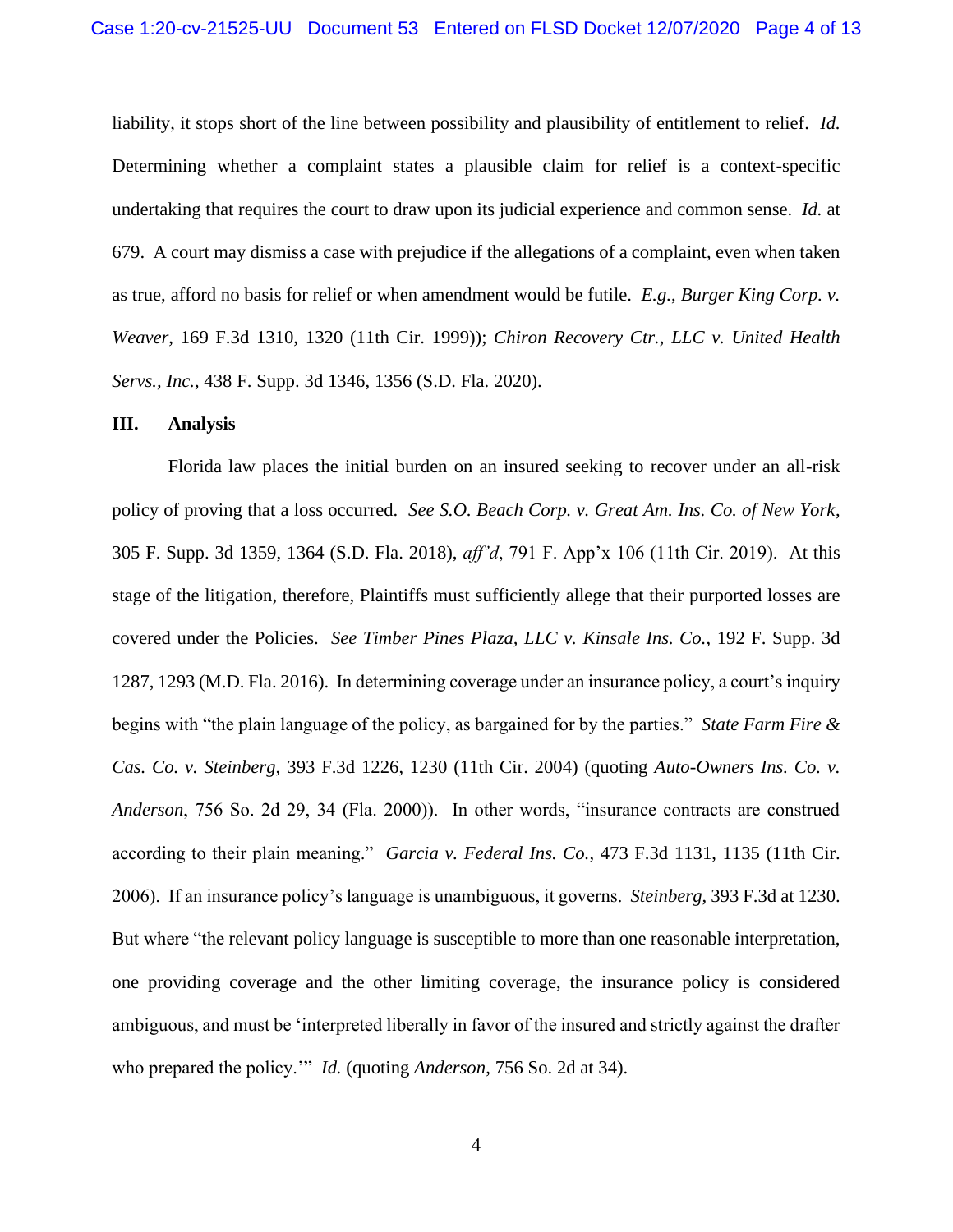# A. The Policies

Under the Business Income (and Extra Expense) Coverage Form, the Policies provide coverage for lost income and certain expenses in the event of a business interruption or suspension. D.E. 24-1, pp. 37–45; D.E. 24-2, pp. 37–45. Relevant here, the Policies provide coverage for "Business Income" and "Extra Expense," as well as additional coverage for actions taken by a "Civil Authority." *Id.* at 37–38. The Business Income Coverage section states, in relevant part:

> We will pay for the actual loss of Business Income you sustain due to the necessary "suspension" of your "operations" during the "period of restoration". The "suspension" must be caused by direct physical loss of or damage to property at premises which are described in the Declarations and for which a Business Income Limit of Insurance is shown in the Declarations. The loss or damage must be caused by or result from a Covered Cause of Loss.

*Id.* at 37. The Extra Expense Coverage section provides coverage for "necessary expenses you

incur during the 'period of restoration' that you would not have incurred if there had been no direct

physical loss or damage to property caused by or resulting from a Covered Cause of Loss. *Id*. The

Civil Authority Additional Coverage section provides:

When a Covered Cause of Loss causes damage to property other than property at the described premises, we will pay for the actual loss of Business Income you sustain and necessary Extra Expense caused by action of civil authority that prohibits access to the described premises, provided that both of the following apply:

- (1) Access to the area immediately surrounding the damaged property is prohibited by civil authority as a result of the damage, and the described premises are within that area but are not more than one mile from the damaged property; and
- (2) The action of civil authority is taken in response to dangerous physical conditions resulting from the damage or continuation of the Covered Cause of Loss that caused the damage, or the action taken to enable a civil authority to have unimpeded access to that damaged property.

*Id.* at 38.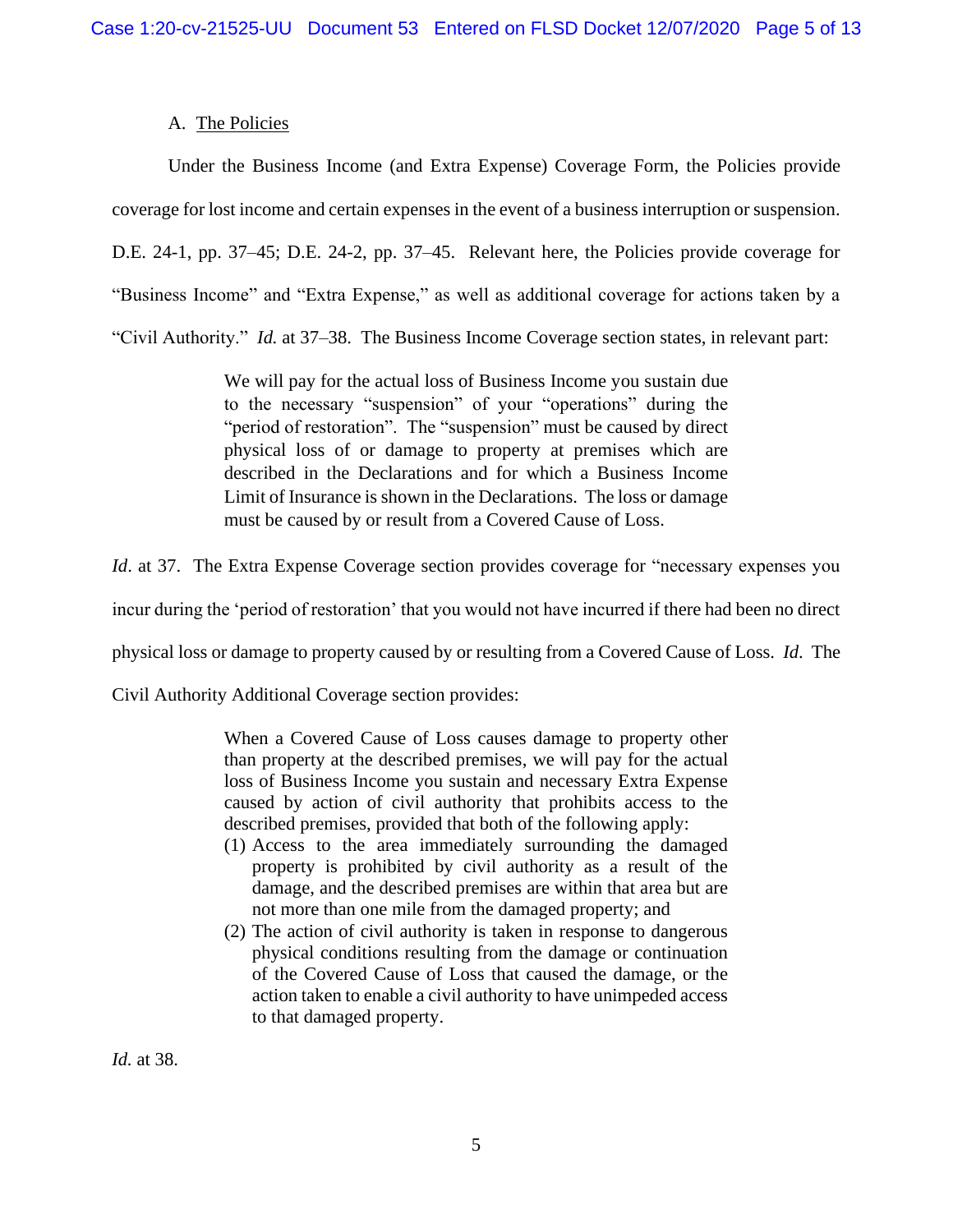Relevant to the above coverage provisions, the Policies define "suspension" as "[t]he slowdown or cessation of your business activities." *Id.* at 45. "Period of restoration" means the period of time that begins "after the time of direct physical loss or damage," and ends on the earlier of "[t]he date when the property at the described premises should be repaired, rebuilt or replaced" or "[t]he date when business is resumed at a new permanent location." *Id*. And "Covered Cause of Loss" is defined as "direct physical loss unless the loss is excluded or limited in this policy." *Id.* at 49. The terms "physical loss," "loss," "damage," and "property damage" are undefined.

#### B. Business Income and Extra Expense Coverage

Defendants assert that the Amended Complaint should be dismissed because under the Business Income and Extra Expense Coverage sections, the "Policies provide coverage for business income losses only if such losses are the result of 'direct physical loss of or damage to' the Properties," and the Amended Complaint contains no plausible allegations that the insured properties have suffered any such loss or damage. D.E. 24. Defendants contend that "Plaintiffs make conclusory allegations that they have suffered direct physical damage, but the Amended Complaint is devoid of any mention of what physical damage occurred, how the physical damage occurred, and when the physical damage occurred." *Id*. According to Defendants, "none of Plaintiffs' allegations even if taken as true, state a plausible claim that Plaintiffs have suffered a 'direct physical loss or damage' as required to trigger coverage under the Policies." *Id.*

In response, Plaintiffs acknowledge that "direct physical loss of or damage to property" is not defined by the Policies, and they agree that the definition of this term "is critical to determining the scope of the Policies' business income coverage." D.E. 29. But Plaintiffs argue that this term "must be read to include intangible losses" such as "a loss of functionality or intended use." *Id*. Plaintiffs contend that when interpreted "in the context of the entire policy," the Policies "do not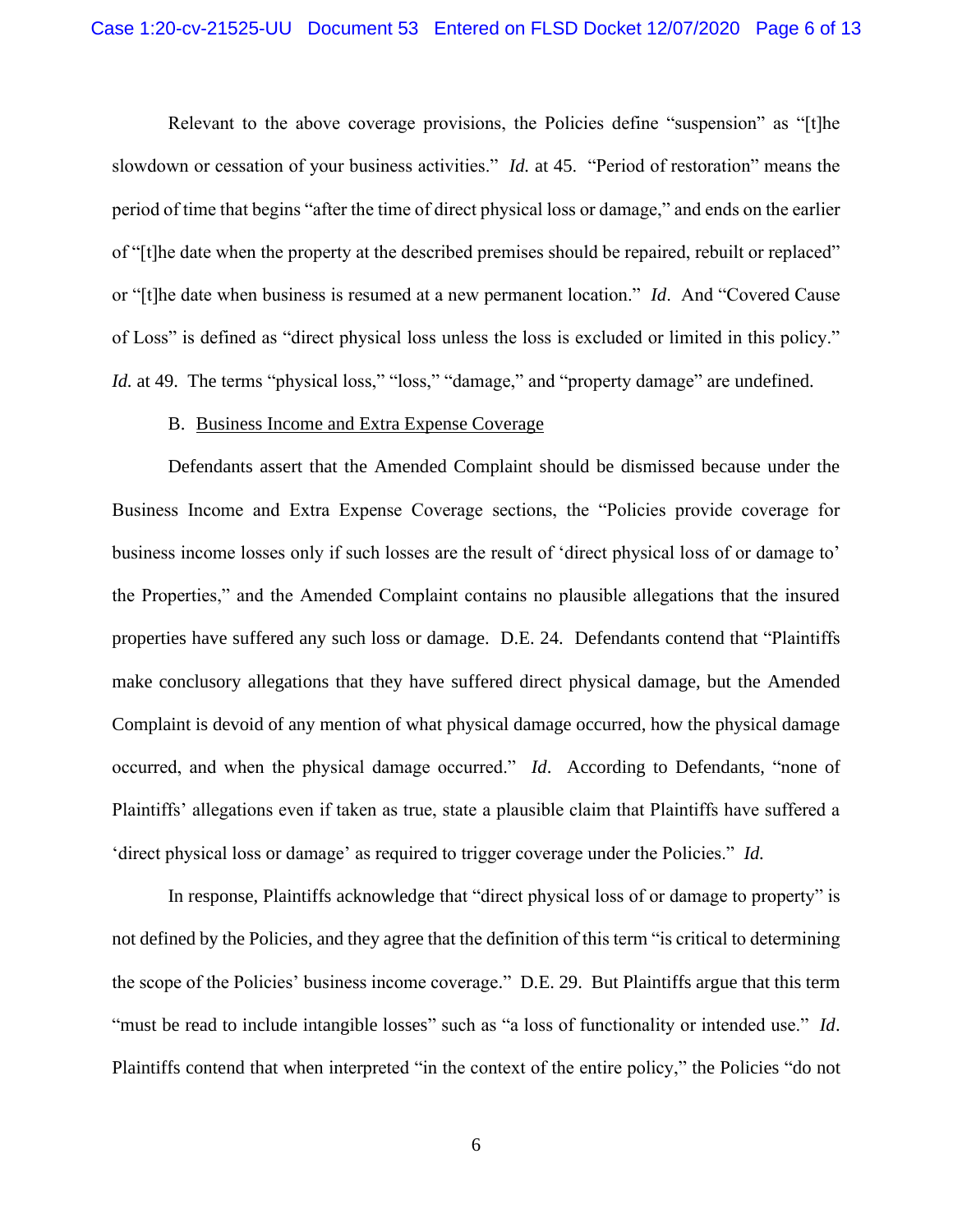support Defendants' conclusion that 'direct physical loss of or damage to' connotes only structural damage." *Id.*

In each Policy, the term "direct physical loss" first appears in the Policies' definition of "Covered Causes of Loss." As noted above, a "Covered Cause of Loss" is defined as a "direct physical loss unless the loss is excluded or limited in this policy." D.E. 24-1, p. 49; D.E. 24-2, p. 49. Based on this definition, Plaintiffs argue that any loss expressly excluded under the Policies "must also be defined as a 'direct physical loss'" because "there would be no reason to draft a specific exclusion for a category of losses not covered in the first instance." D.E. 29. And according to Plaintiffs, certain policy exclusions "contemplate losses that do not arise from structural or tangible damage to covered property, but instead deprive the insured of the property's intended use." *Id*.

In making this argument, Plaintiffs necessarily rely on the Policies' exclusionary provisions in an effort to establish coverage under the Policies. The Florida Supreme Court, however, has squarely rejected such an approach. In *Siegle v. Progressive Consumers Insurance Co.*, the court recognized that "policy exclusions cannot create coverage where there is no coverage in the first place." 819 So. 2d 732, 740 (citation omitted). The *Siegle* court continued: "This statement of the law is undeniable—the existence or nonexistence of an exclusionary provision in an insurance contract is not at all relevant until it has been concluded that the policy provides coverage for the insured's claimed loss." *Id.* Accordingly, Plaintiffs' reliance on the Policies' exclusionary provisions must be rejected as a means to establish coverage in the first instance.

As an additional basis to establish coverage, Plaintiffs point to the express language of the Business Income Coverage section, which "provides coverage for any 'suspension' of 'operations' caused by 'direct physical loss of **or** damage to' property at the premises described in the

7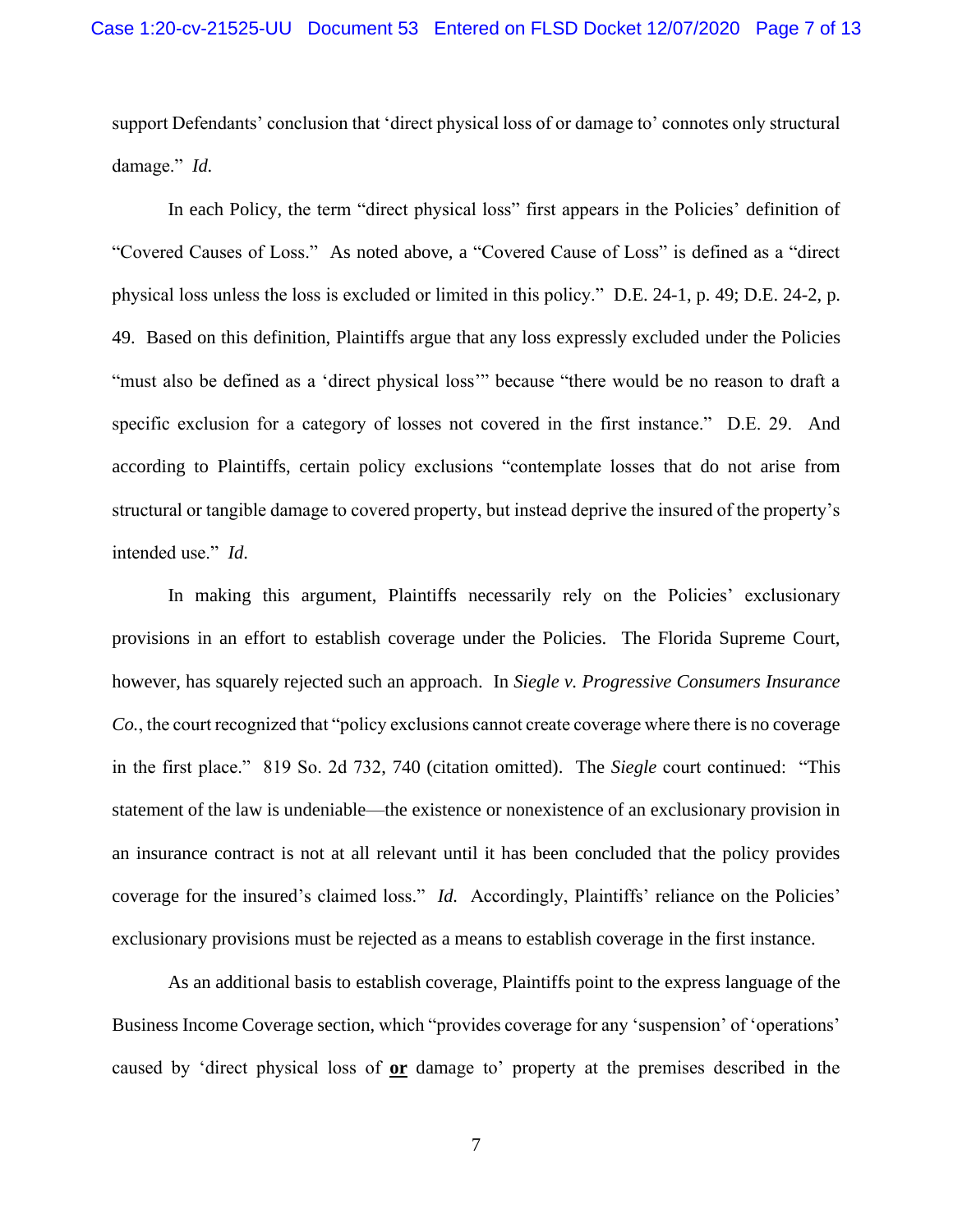Declarations." D.E. 29 (emphasis in original). Plaintiffs argue that the "use of the disjunctive 'or' indicates that a 'loss of' property is distinct from 'damage to' property." *Id*. And because the terms "damage" and "property damage" "certainly include structural damage to property," Plaintiffs contend that the term "direct physical loss" cannot be "limited to mean only structural damage." *Id.*

Further, Plaintiffs assert that "reading the Policies to cover nonstructural losses accords with the common meaning afforded their plain terms." *Id*. Plaintiffs offer dictionary definitions of the words "direct," "physical," and "loss" in an effort to establish that, taken together, "direct physical loss" may mean "an actual loss of possession," or "the loss of something material, as opposed to mental or spiritual." *Id*. As such, Plaintiffs argue that "the loss of a business, or some aspect thereof, and the temporary loss of possession of one's property, real or personal, both qualify as 'direct physical losses.'" *Id.*

Chief Judge Moore had occasion to consider the meaning of "direct physical loss of or damage to" property under a similar commercial insurance policy. *See Mama Jo's, Inc. v. Sparta Insurance Co.*, No. 17-CV-23362, 2018 WL 3412974, at \*1 (S.D. Fla. June 11, 2018). In *Mama Jo's*, the plaintiff restaurant sought coverage for a purported loss "in the form of construction debris and dust" from construction roadwork that was performed at the street adjacent to the restaurant. *Id.* The plaintiff argued that "the migration of dust and construction debris from the roadwork adjacent to the restaurant caused damage to the restaurant" and "that this dust and debris constitute[d] 'direct physical loss' to the Property under the Policy." *Id.* at \*8.

Judge Moore determined that the term "direct physical loss" contemplates "an *actual change* in insured property then in a satisfactory state, occasioned by accident or other fortuitous event directly upon the property causing it to become unsatisfactory for future use or requiring that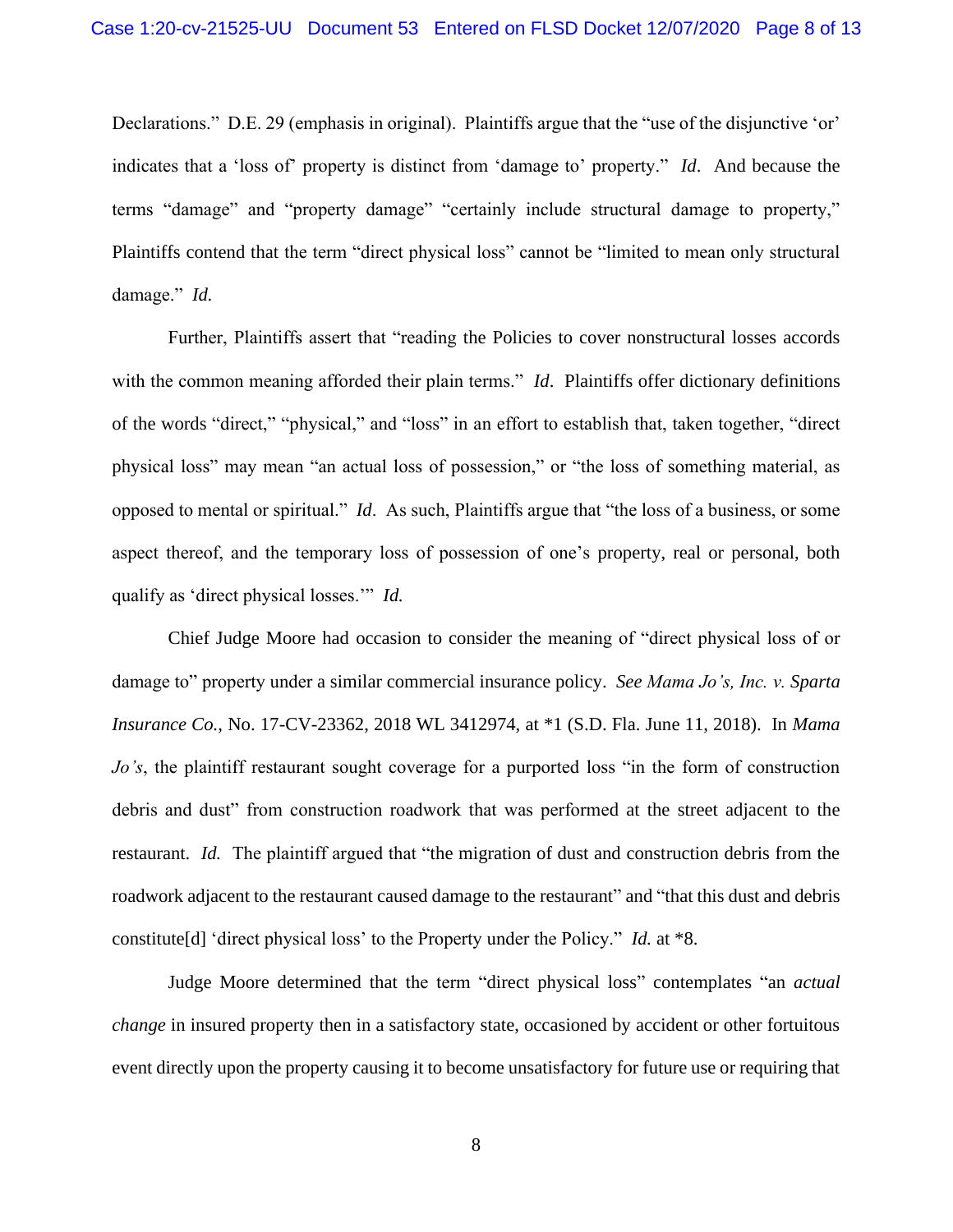repairs be made to make it so." *Id.* at \*9 (internal quotation marks and citation omitted) (emphasis added). Judge Moore continued:

> "The requirement that the loss be 'physical,' given the ordinary definition of that term, is widely held to exclude alleged losses that are intangible or incorporeal and, thereby, to preclude any claim against the property insurer when the insured merely suffers a detrimental economic impact unaccompanied by a distinct, demonstrable, physical alteration of the property."

*Id.* (quoting Couch on Insurance § 148:46 (3d Ed. West 1998)). Ultimately, Judge Moore concluded that the plaintiffs "cannot recover under the Business Income (And Extra Expense) Coverage because Plaintiff cannot show that there was any suspension of operations caused by 'physical damage.'" *Id.* at \*10. Indeed, the restaurant in *Mama Jo's* "remained open every day, customers were always able to access the restaurant, and suppliers were always able to access the restaurant." *Id.*

The Eleventh Circuit recently affirmed the *Mama Jo's* decision. *See Mama Jo's Inc. v. Sparta Ins. Co.*, 823 F. App'x 868, 880 (11th Cir. 2020). In determining whether coverage existed under the policy at issue, the Eleventh Circuit also addressed the definition of "direct physical loss" and determined that "'direct' and 'physical' modify loss and impose the requirement that the damage be actual." *Id.* at 879 (citing *Homeowners Choice Prop. & Cas. v. Maspons*, 211 So. 2d 1067, 1069 (Fla. 3d DCA 2017)). The Eleventh Circuit affirmed Judge Moore's order, holding that the plaintiff failed to show that it "suffered a loss which is both direct and physical." *Id.* (internal quotation marks omitted).

Relying on *Mama Jo's*, Magistrate Judge Torres recommended dismissal of a case in which the plaintiff sought to recover insurance benefits for the loss of business income to its restaurant as a result of the COVID-19 pandemic. *See Malaube, LLC v. Greenwich Ins. Co.*, No. 20-22615, 2020 WL 5051581, at \*1 (S.D. Fla. Aug. 26, 2020). In examining the commercial insurance policy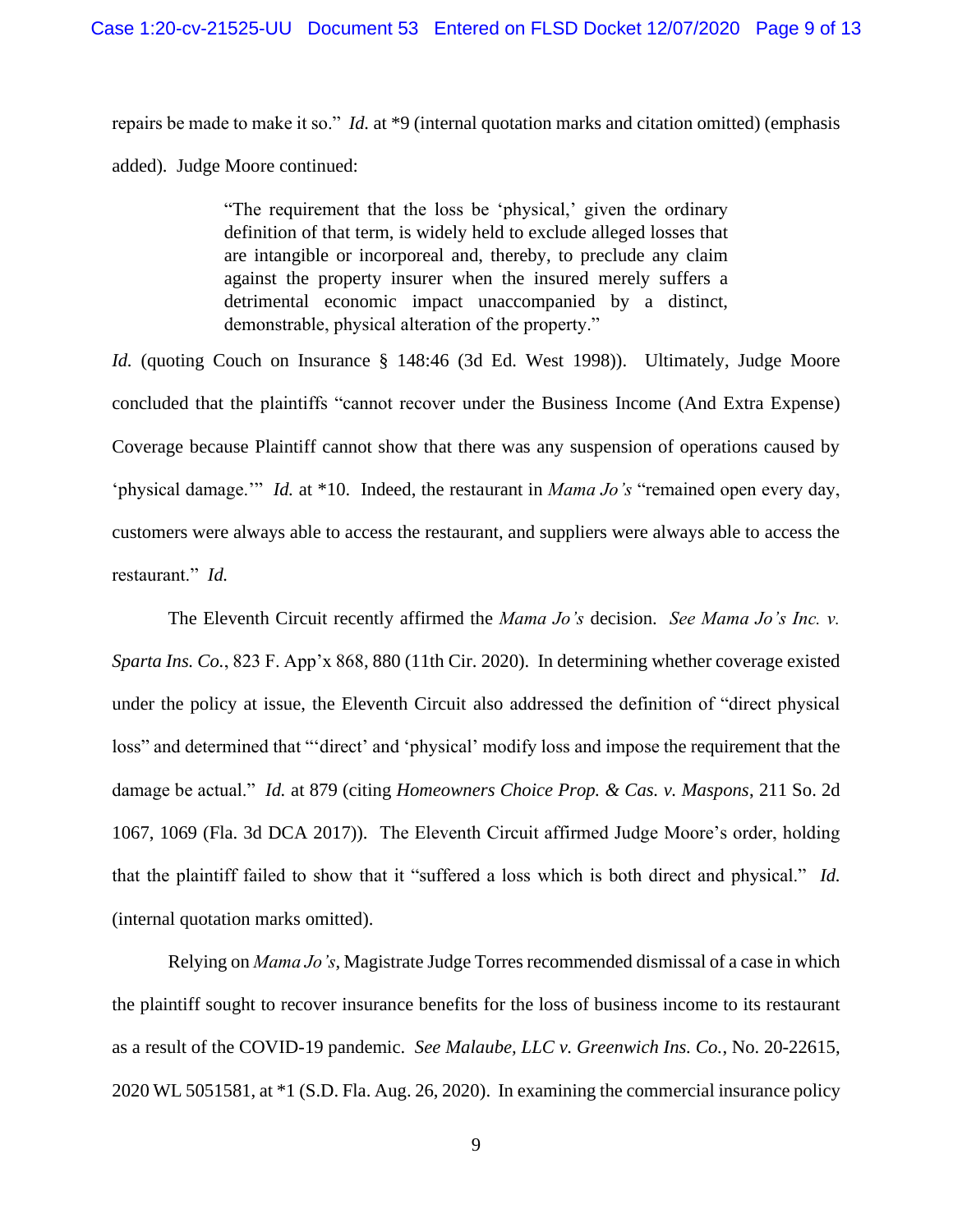at issue, Judge Torres found that the complaint failed to state a claim for coverage where the plaintiff "merely claim[ed] that two Florida Emergency Orders closed his indoor dining." *Id.* at \*8. Judge Torres determined that those allegations alone "cannot state a claim because the loss must arise to actual damage." *Id.* Notably, Judge Torres compared the allegations in *Mama Jo's* to the allegations in the *Malaube* complaint and explained that the plaintiff in *Mama Jo's* "at least alleged that there was a physical intrusion (i.e. dust and debris) into his restaurant." *Id*. In *Malaube*, on the other hand, the plaintiff failed to state a claim because "the restaurant merely suffered economic loss – not anything tangible, actual, or physical." *Id*. Moreover, Judge Torres explained that the words "repair" and "replace" in the policy's definition of "period of restoration" contemplated "physical damage to the insured premises." *Id.* at \*9.

Similarly, Judge Bloom examined whether economic losses caused by a COVID-19 business closure constituted a "direct physical loss" or "physical harm." *See Raymond H. Nahman DDS PA v. Hartford Cas. Ins. Co.*, No. 20-CV-22833, 2020 WL 6392841 (S.D. Fla. Nov. 2, 2020). In *Nahman*, the insurance policy at issue included business income, extra expense, and civil authority coverage. *Id.* at \*3. Judge Bloom found that there was no coverage under the business income and extra expenses provisions because the complaint "fail[ed] to allege 'direct physical loss of or physical damage to' the property, which is a necessary component of coverage under those provisions." *Id.*

In addition to the two orders referenced above, federal district courts throughout the country have dismissed substantially similar COVID-19-related lawsuits for failing to state a claim for business income coverage. *See, e.g.*, *Infinity Exhibits, Inc. v. Certain Underwriters at Lloyd's London*, No. 20-CV-1605, 2020 WL 5791583, at \*3 (M.D. Fla. Sept. 28, 2020) ("Here, there is no business income coverage and no civil authority coverage because the Amended Complaint fails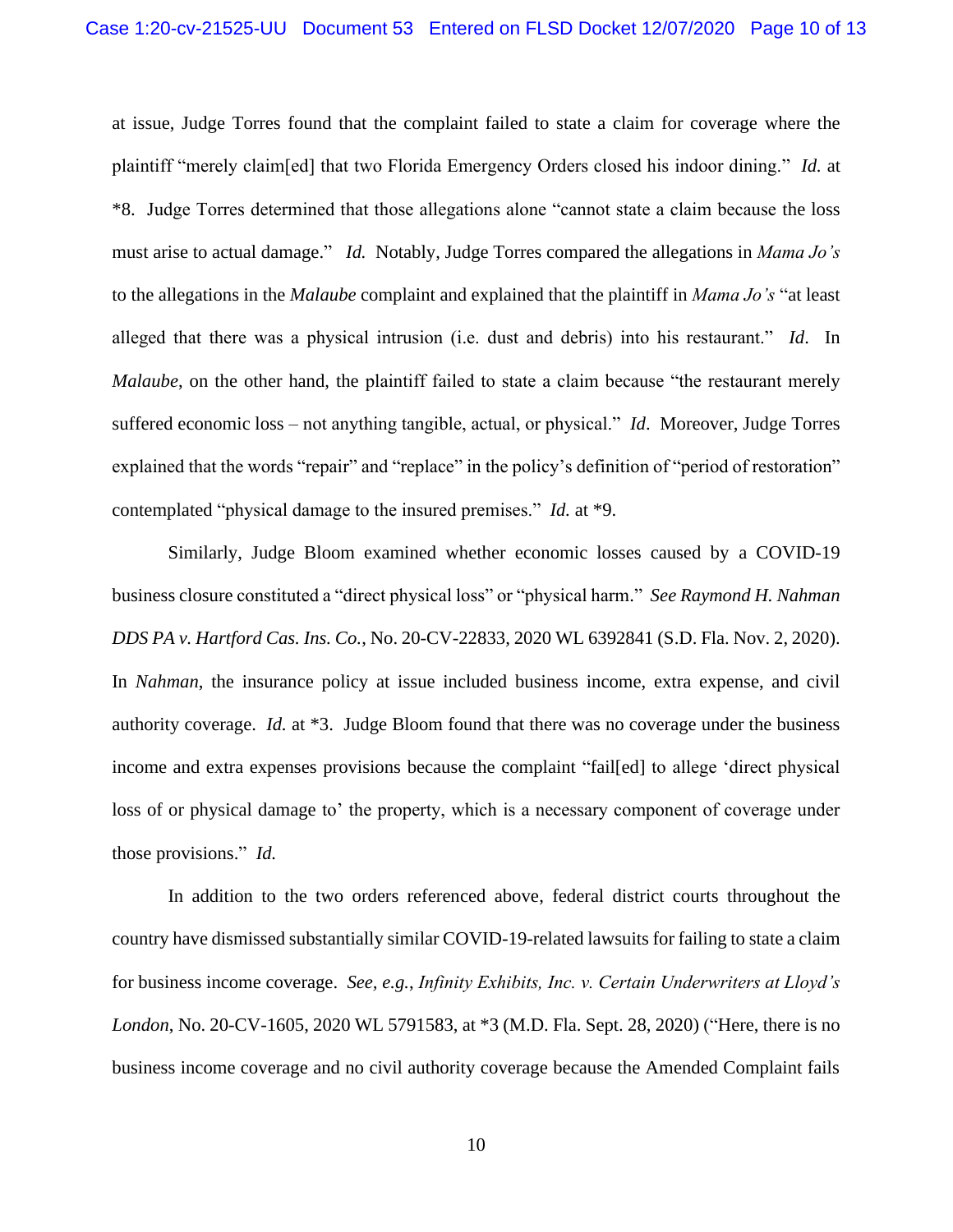to allege facts describing how the Property suffered any actual physical loss or damage. It is also apparent that any amendment would be futile under these circumstances."); *Seifert v. IMT Ins. Co.*, No. 20-1102, 2020 WL 6120002, at \*3 (D. Minn. Oct. 16, 2020) (granting motion to dismiss and finding that the plaintiff's claims "fail to fall within the permissible realm of 'direct physical loss,' as he cannot allege facts showing his properties were actually contaminated or damaged by the coronavirus."); *Travelers Cas. Ins. Co. of Am. v. Geragos & Geragos*, No. CV 20-3619, 2020 WL 6156584, at \*4 (C.D. Cal. Oct. 19, 2020) ("[L]osses from inability to use property do not amount to "direct physical loss of or damage to property" within the ordinary and popular meaning of that phrase. Physical loss or damage occurs only when property undergoes a "distinct, demonstrable, physical alteration." (quoting *10E, LLC v. Travelers Indem. Co. of Conn.*, No. 20-CV-04418, 2020 WL 5359653, at \*4 (C.D. Cal. Sept. 2, 2020)); *Hillcrest Optical, Inc. v. Continental Cas. Co.*, No. 20-CV-275, 2020 WL 6163142, at \*9 (S.D. Ala. Oct. 21, 2020) (dismissing plaintiff's complaint with prejudice because plaintiff failed to allege a "direct physical loss of property").

Here, just like in *Malaube* and *Nahman*, the Business Income and Extra Expense Coverage sections require "direct physical loss of or damage to property." D.E. 24-1, p. 37; D.E. 24-2, p. 37. Each section also contemplates a "period of restoration," which, like in *Malaube*, uses the words "repair" and "replace" in its definition. In the Amended Complaint, Plaintiffs allege only (and in an entirely conclusory fashion) that "Plaintiffs . . . have suffered direct physical losses of or damage to their properties due to the suspension of their operations from the global COVID-19 pandemic," and that they "suffered both direct physical losses and damage to the properties in the form of diminished value, lost business income, a reduction in right of full ownership, and forced physical alterations during a period of restoration." D.E. 20 ¶¶ 40, 48. But the Amended Complaint falls short of alleging that Plaintiffs' properties sustained any physical damage. The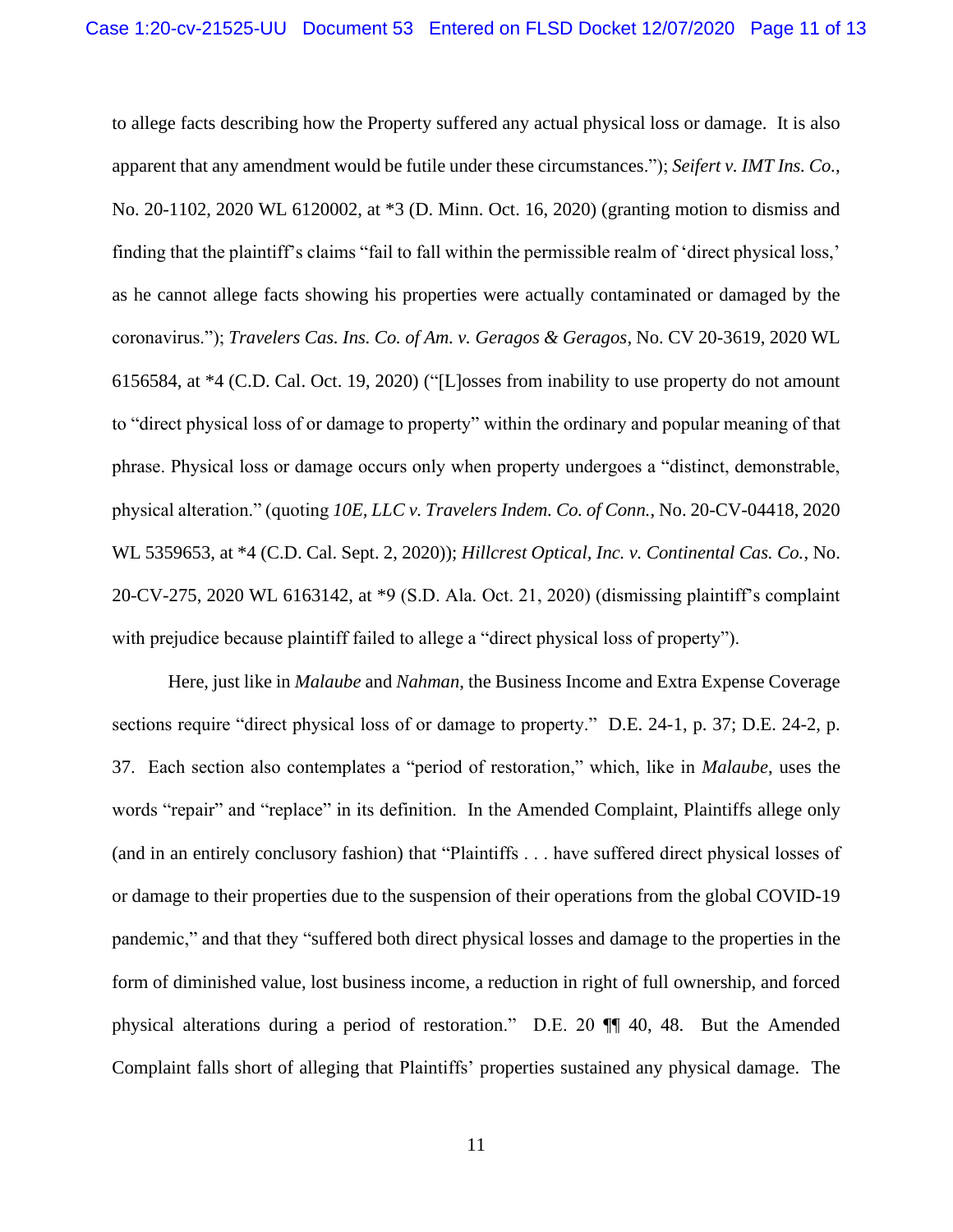Court thus finds that Plaintiffs' allegations are insufficient as a matter of law to establish coverage under the Business Income or Extra Expense Coverage sections.

#### C. Civil Authority Additional Coverage

As for the Civil Authority Additional Coverage section, Defendants argue that the Amended Complaint "fail[s] to trigger the Policies' civil authority coverage" because Plaintiffs fail to allege "physical loss or damage to property near the insured property," or that "access to the insured property is prohibited because of that damage." D.E. 24. According to Defendants, "the first requirement of the civil authority coverage is that there be direct physical loss that causes damage to property other than the insured property," and the second requirement is that, as a result of that damage, "the civil authority must prohibit access to the insured location because the nearby property damage has created a dangerous condition." *Id.* Defendants contend Plaintiffs fail to allege these elements.

In *Nahmad*, Judge Bloom squarely addressed the coverage issue under a similar Civil Authority Coverage provision and found that the plaintiff failed to allege coverage under that provision. 2020 WL 6392841, at \*9. In so finding, Judge Bloom reasoned that the complaint "allege[d] no physical harm to any properties in the immediate area, only suspensions and closures in general due to government orders," and that the complaint failed to "allege that access to the scheduled premises was specifically prohibited by order of a civil authority." *Id.* (internal quotation marks omitted). Judge Bloom explained that merely restricting access to the plaintiffs' business, without completely prohibiting access, "does not trigger coverage under the Policy's Civil Authority provision." *Id.*

Here, similar to the insurance policy in *Nahmad*, the Civil Authority Additional Coverage section requires "action by a civil authority that prohibits access to the described premises," as a